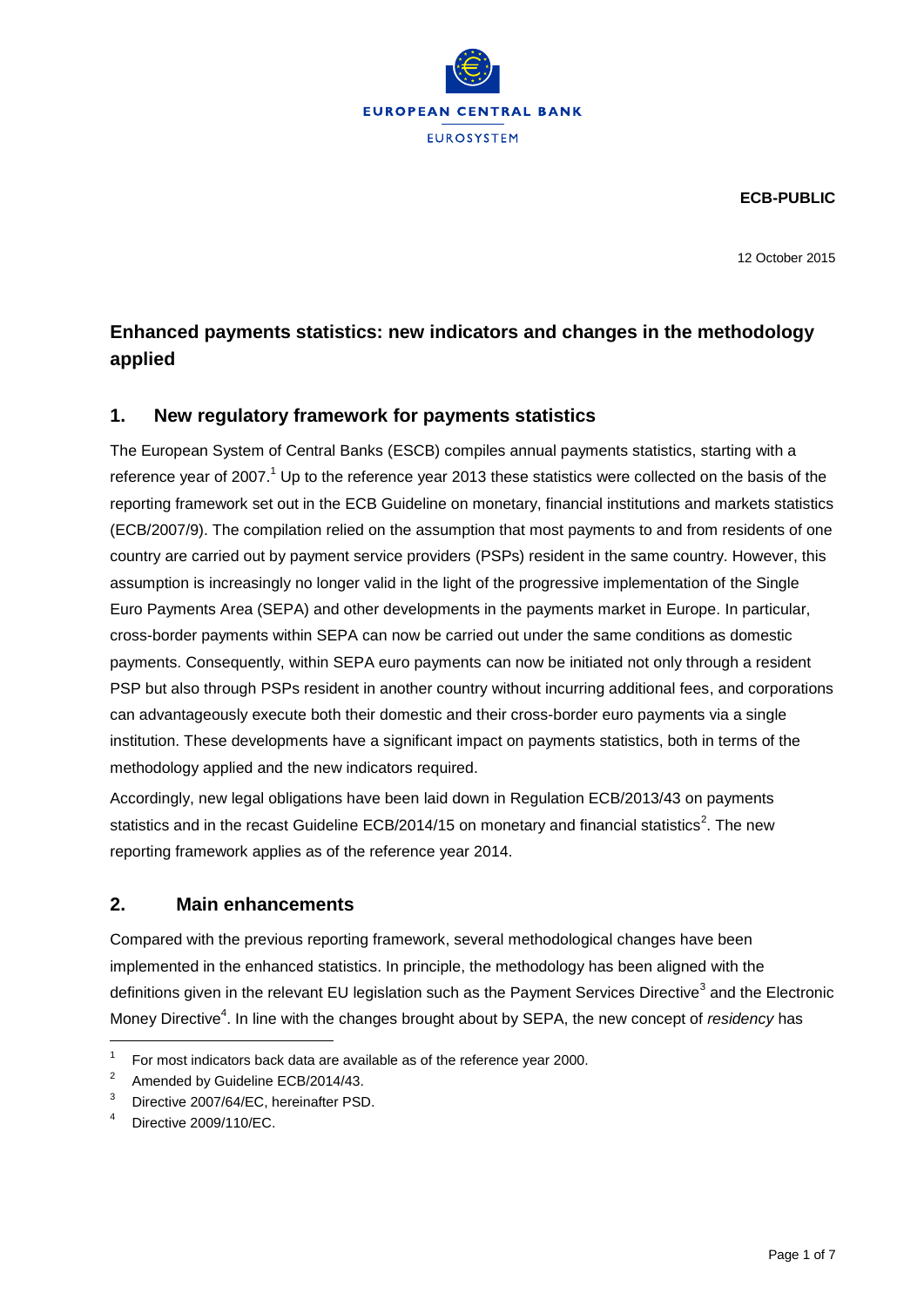**ECB-PUBLIC**

been introduced: there is a shift in the new statistics from using the *location of the payer or the terminal* as the basis for the reporting, as defined in the old Guideline, to using the *residency of the PSP* in the new Regulation and recast Guideline. The only exceptions to this general rule are the indicators referring to the *number of terminals* provided by resident PSPs and to the *number and value of payment transactions per type of terminal*, where the new geographical breakdowns are based on the location of the terminal instead of the residency of the PSP.

Unlike the previous reporting requirements, the new requirements allow payment transactions involving domestic counterparties to be distinguished from those involving counterparties resident outside the reporting country. Moreover, for all main categories of sent payment transactions, a breakdown by counterparty country is required when the counterparty belongs to the EU. Information is also requested on cross-border transactions received.

Furthermore, there is a differentiation between SEPA and non-SEPA payments for credit transfers and direct debits: for the total number of credit transfers and direct debits, a sub-category entitled "of which non-SEPA" is reported in order to gain information on payments with niche products, TARGET2 payments and payments in other currencies than euro, all using non-SEPA standards.

The coverage of the payments statistics compiled by the ECB with the assistance of the NCBs of the EU member states is expected to improve with the implementation of the enhanced reporting framework, as previously the reporting population consisted mainly of credit institutions, and the data could be derived from external data sources. Instead, according to the new Regulation, all PSPs resident in the euro area are obliged to report directly to their NCB.<sup>5</sup> Thus, PSPs that are not credit institutions (e.g. electronic money institutions and payment institutions) are now covered as well in the whole area. More information is also collected on the number of PSPs resident in each reporting country. In particular, the ESCB maintains and publishes a list of institutions operating in the EU with relevance for payments statistics. This list comprises all PSPs $^6$  (including electronic money issuers) and payment system operators resident in EU countries.

As of the reference year 2014, new information will also be available on the number of payment accounts and the number of electronic money accounts held by resident PSPs, as well as on the value of electronic money issued by these institutions. Several other new requirements have also been introduced in relation to electronic money transactions.<sup>7</sup>

Finally, together with the methodology and the reporting requirements, several of the existing definitions have been enhanced as well. In some cases, together with the expansion of the reporting population,

l

<sup>5</sup> The Regulation on payments statistics is binding for reporting agents resident in euro area Member States. However, Recommendation ECB/2013/44 on payments statistics also encourages non-euro area NCBs to follow the reporting requirements laid down in the Regulation.

<sup>6</sup> As per Article 1 of the PSD.

<sup>7</sup> See the annex to this note for a list of new indicators.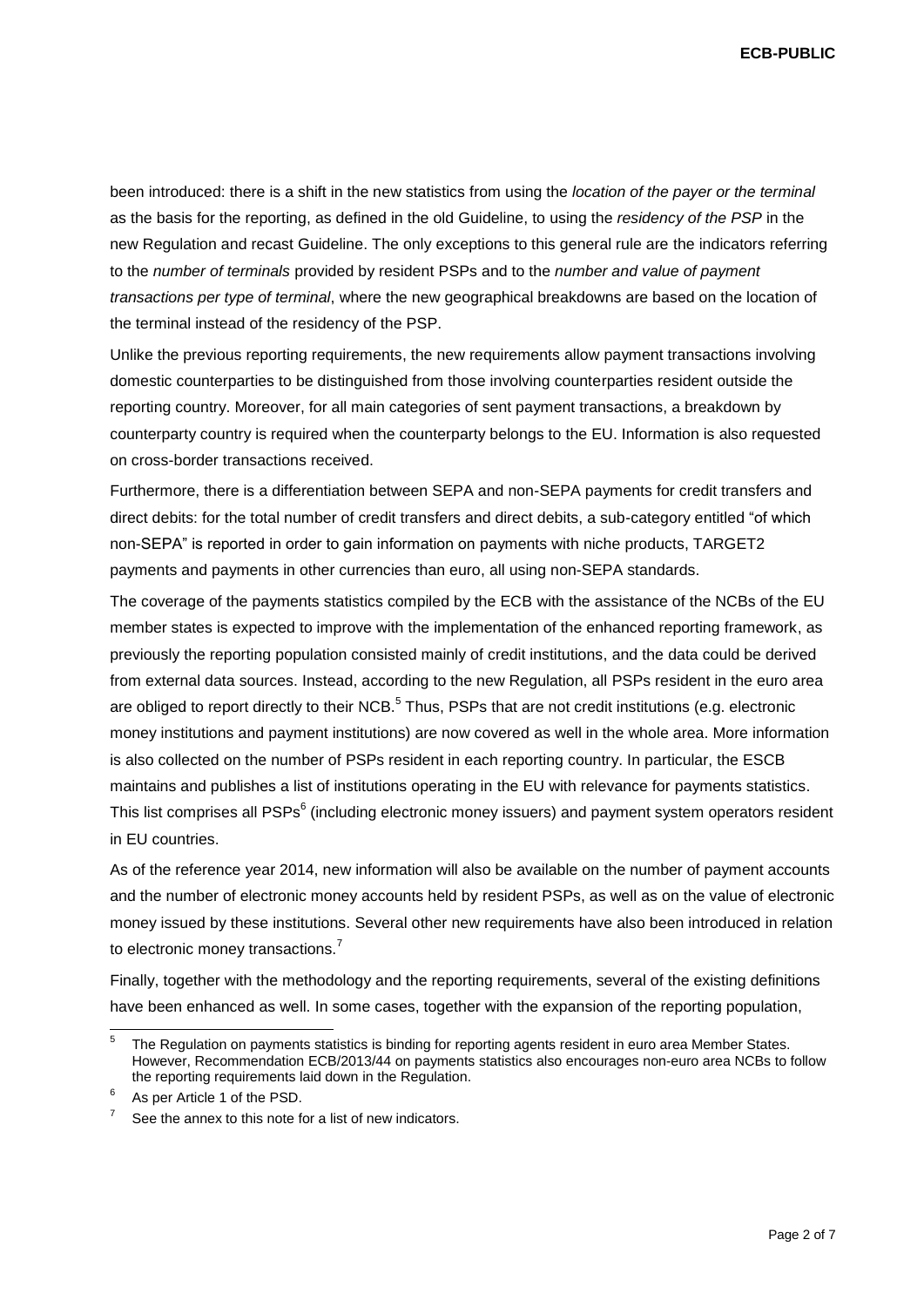changes in the underlying definitions have resulted in visible shifts in the existing time series. Where possible, these breaks, as well as any deviations from the common methodology, are explained in the country-specific notes published together with the statistical data in the ECB's Statistical Data Warehouse  $(SDW)<sup>8</sup>$ 

<sup>-&</sup>lt;br>8 <http://sdw.ecb.europa.eu/>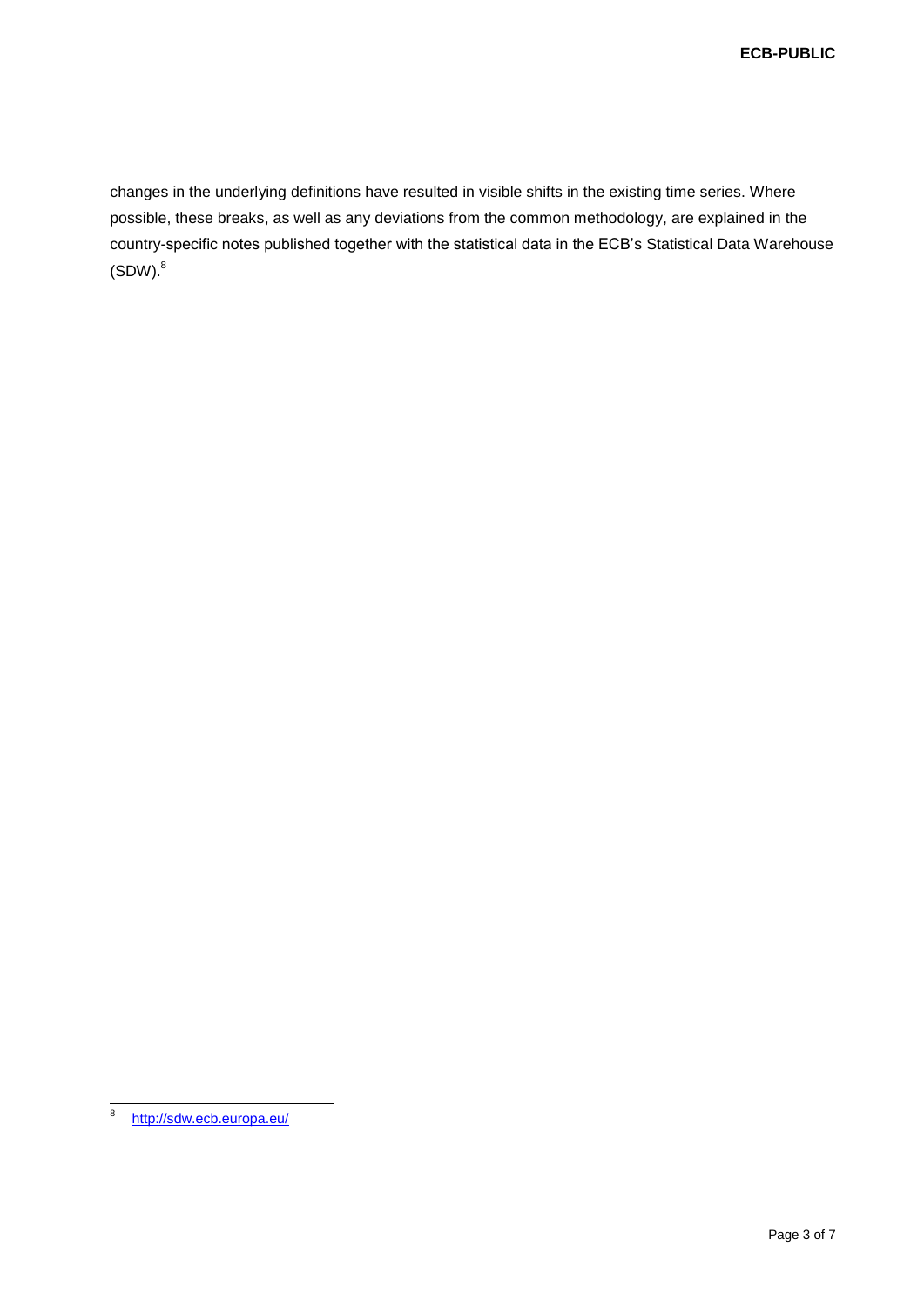# **Annex – New indicators introduced in Regulation ECB/2013/43 and Guideline ECB/2014/15**

#### **Geographical breakdowns:**

| Geo 0    | Geo 1                                  | Geo 2        | Geo 3                                                                             | Geo 4                       |
|----------|----------------------------------------|--------------|-----------------------------------------------------------------------------------|-----------------------------|
| Domestic | Domestic and cross-<br>border combined | Cross-border | Domestic + single<br>country breakdown<br>for EU countries +<br>rest of the world | Domestic + cross-<br>border |

| Indicator                                                                                 | Geographical<br>breakdown |  |  |  |
|-------------------------------------------------------------------------------------------|---------------------------|--|--|--|
| Institutions offering payment services to non-MFIs                                        |                           |  |  |  |
| <b>Credit institutions</b>                                                                |                           |  |  |  |
| Number of payment accounts                                                                | N/A                       |  |  |  |
| Number of e-money accounts                                                                | N/A                       |  |  |  |
| <b>Electronic money institutions</b>                                                      |                           |  |  |  |
| Number of payment accounts                                                                | N/A                       |  |  |  |
| Number of e-money accounts                                                                | N/A                       |  |  |  |
| <b>Payment institutions</b>                                                               |                           |  |  |  |
| Number of payment accounts                                                                | N/A                       |  |  |  |
| Other PSPs and e-money issuers                                                            |                           |  |  |  |
| Number of payment accounts                                                                | N/A                       |  |  |  |
| Number of e-money accounts                                                                | N/A                       |  |  |  |
| Outstanding value on e-money storages issued                                              | N/A                       |  |  |  |
| Payment institutions operating in the country on a cross-border basis (memo)              | N/A                       |  |  |  |
| of which:                                                                                 |                           |  |  |  |
| Institutions providing services through an established branch (memo)                      | N/A                       |  |  |  |
| Institutions providing services through an agent (memo)                                   | N/A                       |  |  |  |
| Institutions providing services neither establishing a branch nor through an agent (memo) | N/A                       |  |  |  |
| <b>Cards issued by resident PSPs</b>                                                      |                           |  |  |  |
| Cards on which e-money can be stored directly                                             | N/A                       |  |  |  |
| Cards which give access to e-money stored on e-money accounts                             | N/A                       |  |  |  |
| <b>Terminals provided by resident PSPs</b>                                                |                           |  |  |  |
| POS terminals                                                                             |                           |  |  |  |
| of which:                                                                                 |                           |  |  |  |
| E-money card terminals                                                                    | Geo 3                     |  |  |  |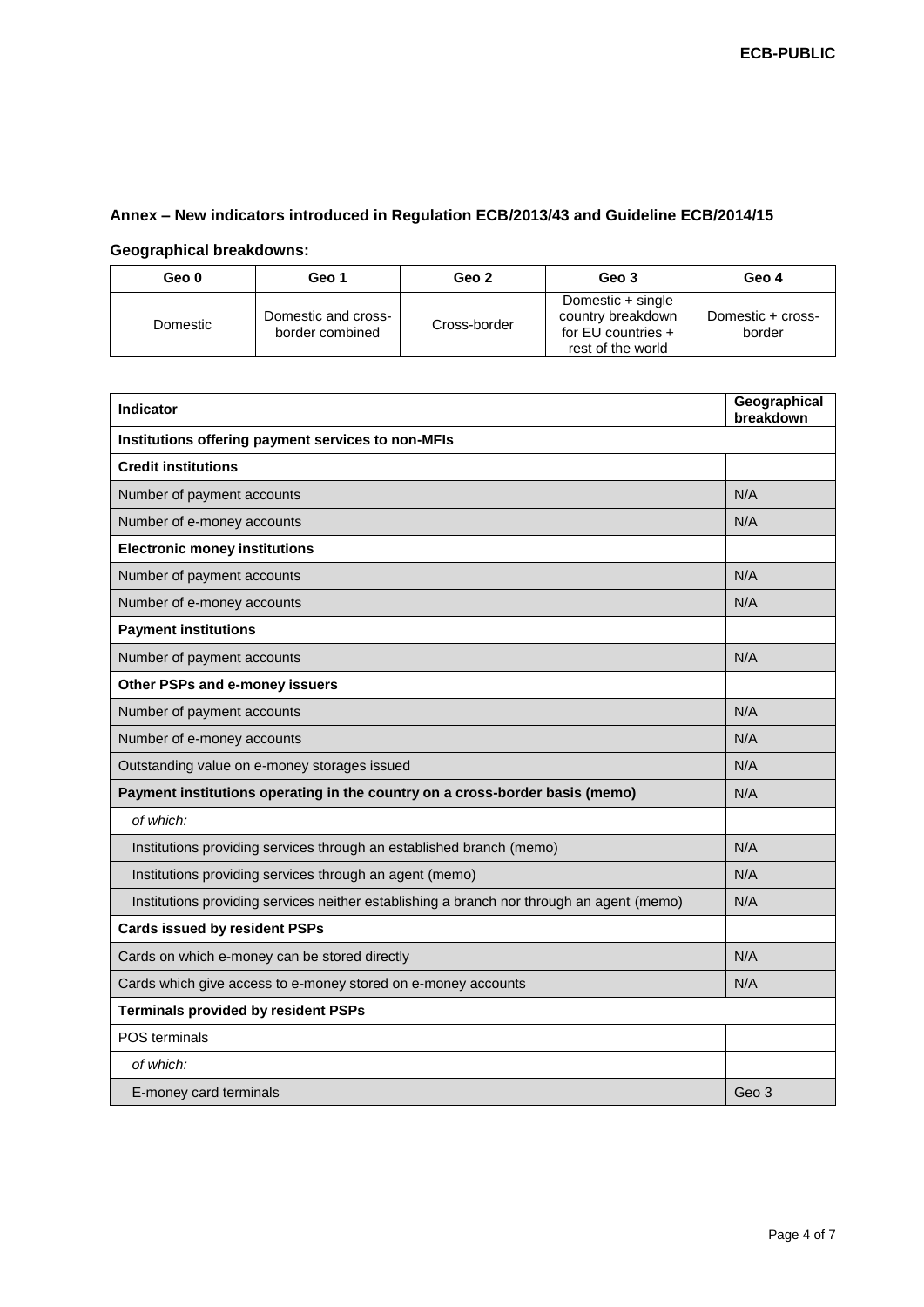| <b>Indicator</b>                                                                   | Geographical<br>breakdown |  |  |  |
|------------------------------------------------------------------------------------|---------------------------|--|--|--|
| Transactions per type of payment service (number and volume of transactions)       |                           |  |  |  |
| Credit transfers sent                                                              |                           |  |  |  |
| Initiated in a file/batch                                                          | Geo 1                     |  |  |  |
| Initiated on a single payment basis                                                | Geo 1                     |  |  |  |
| of which:                                                                          |                           |  |  |  |
| Online banking based e-payments (memo)                                             | Geo 1                     |  |  |  |
| Non-SEPA credit transfers                                                          | Geo 1                     |  |  |  |
| Received credit transfers                                                          | Geo 2                     |  |  |  |
| Direct debits                                                                      |                           |  |  |  |
| Initiated in a file/batch                                                          | Geo 1                     |  |  |  |
| Initiated on a single payment basis                                                | Geo 1                     |  |  |  |
| Non-SEPA direct debits                                                             | Geo 1                     |  |  |  |
| Received direct debits                                                             | Geo 2                     |  |  |  |
| Card payments initiated at physical EFTPOS                                         | Geo 1                     |  |  |  |
| Card payments initiated remotely                                                   | Geo 1                     |  |  |  |
| E-money payment transactions with e-money accounts accessed through a card         | Geo 1                     |  |  |  |
| Received e-money payment transactions                                              | Geo 2                     |  |  |  |
| Received cheques                                                                   | Geo 2                     |  |  |  |
| Other payment services received                                                    | Geo 2                     |  |  |  |
| Money remittances (memo)                                                           | Geo 3                     |  |  |  |
| Money remittances received (memo)                                                  | Geo 2                     |  |  |  |
| Transactions via telecommunication, digital or IT device (memo)                    | Geo 1                     |  |  |  |
| Transactions via telecommunication, digital or IT device received (memo)           | Geo 2                     |  |  |  |
| Other services (not included in the Payment Services Directive, memo)              | Geo 4                     |  |  |  |
| Transactions per type of terminal (number and volume of transactions)              |                           |  |  |  |
| a) At terminals provided by resident PSPs with cards issued by resident PSPs       |                           |  |  |  |
| E-money payment transactions with cards with an e-money function                   | Geo 3                     |  |  |  |
| b) At terminals provided by resident PSPs with cards issued by non-resident PSPs   |                           |  |  |  |
| E-money payment transactions with cards with an e-money function                   | Geo 3                     |  |  |  |
| c) At terminals provided by non-resident PSPs with cards issued by resident PSPs   |                           |  |  |  |
| E-money payment transactions with cards with an e-money function                   | Geo 3                     |  |  |  |
| Activities of PSPs per type of payment service (number and volume of transactions) |                           |  |  |  |
| Credit transfers                                                                   |                           |  |  |  |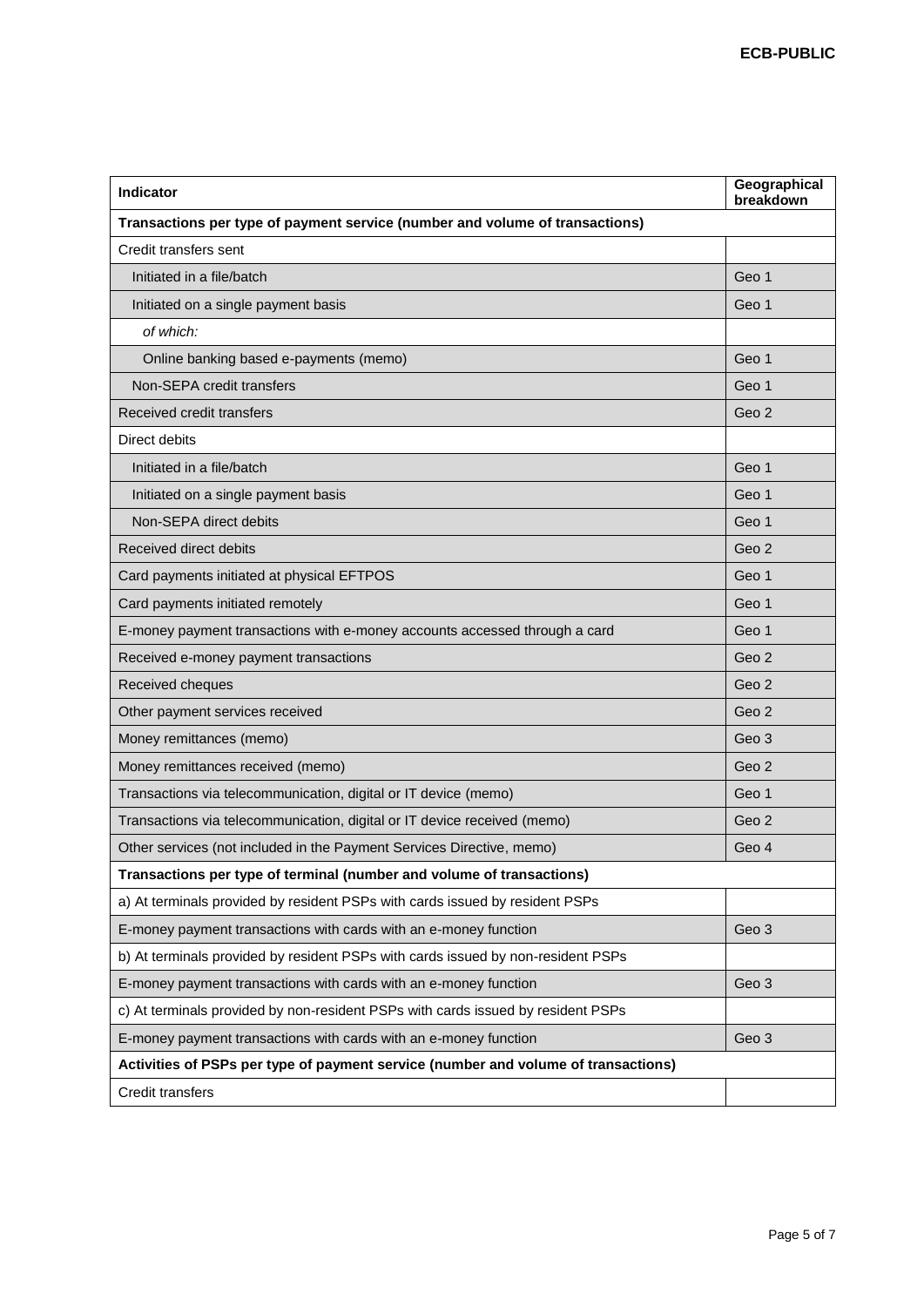| <b>Indicator</b>                                                                | Geographical<br>breakdown |
|---------------------------------------------------------------------------------|---------------------------|
| <b>Credit institutions</b>                                                      | Geo 1                     |
| E-money institutions                                                            | Geo 1                     |
| Post office giro institutions                                                   | Geo 1                     |
| Payment institutions                                                            | Geo 1                     |
| Public authorities: i) ECB and NCBs and ii) Members States or local authorities | Geo 1                     |
| Direct debits                                                                   |                           |
| <b>Credit institutions</b>                                                      | Geo 1                     |
| E-money institutions                                                            | Geo 1                     |
| Post office giro institutions                                                   | Geo 1                     |
| Payment institutions                                                            | Geo 1                     |
| Public authorities: i) ECB and NCBs and ii) Members States or local authorities | Geo 1                     |
| Card payments                                                                   |                           |
| <b>Credit institutions</b>                                                      | Geo 1                     |
| E-money institutions                                                            | Geo 1                     |
| Post office giro institutions                                                   | Geo 1                     |
| Payment institutions                                                            | Geo 1                     |
| Public authorities: i) ECB and NCBs and ii) Members States or local authorities | Geo 1                     |
| OTC cash deposits (memo)                                                        |                           |
| <b>Credit institutions</b>                                                      | Geo 1                     |
| E-money institutions                                                            | Geo 1                     |
| Post office giro institutions                                                   | Geo 1                     |
| Payment institutions                                                            | Geo 1                     |
| Public authorities: i) ECB and NCBs and ii) Members States or local authorities | Geo 1                     |
| OTC cash withdrawals (memo)                                                     |                           |
| <b>Credit institutions</b>                                                      | Geo 1                     |
| E-money institutions                                                            | Geo 1                     |
| Post office giro institutions                                                   | Geo 1                     |
| Payment institutions                                                            | Geo 1                     |
| Public authorities: i) ECB and NCBs and ii) Members States or local authorities | Geo 1                     |
| Money remittances (memo)                                                        |                           |
| <b>Credit institutions</b>                                                      | Geo 1                     |
| E-money institutions                                                            | Geo 1                     |
| Post office giro institutions                                                   | Geo 1                     |